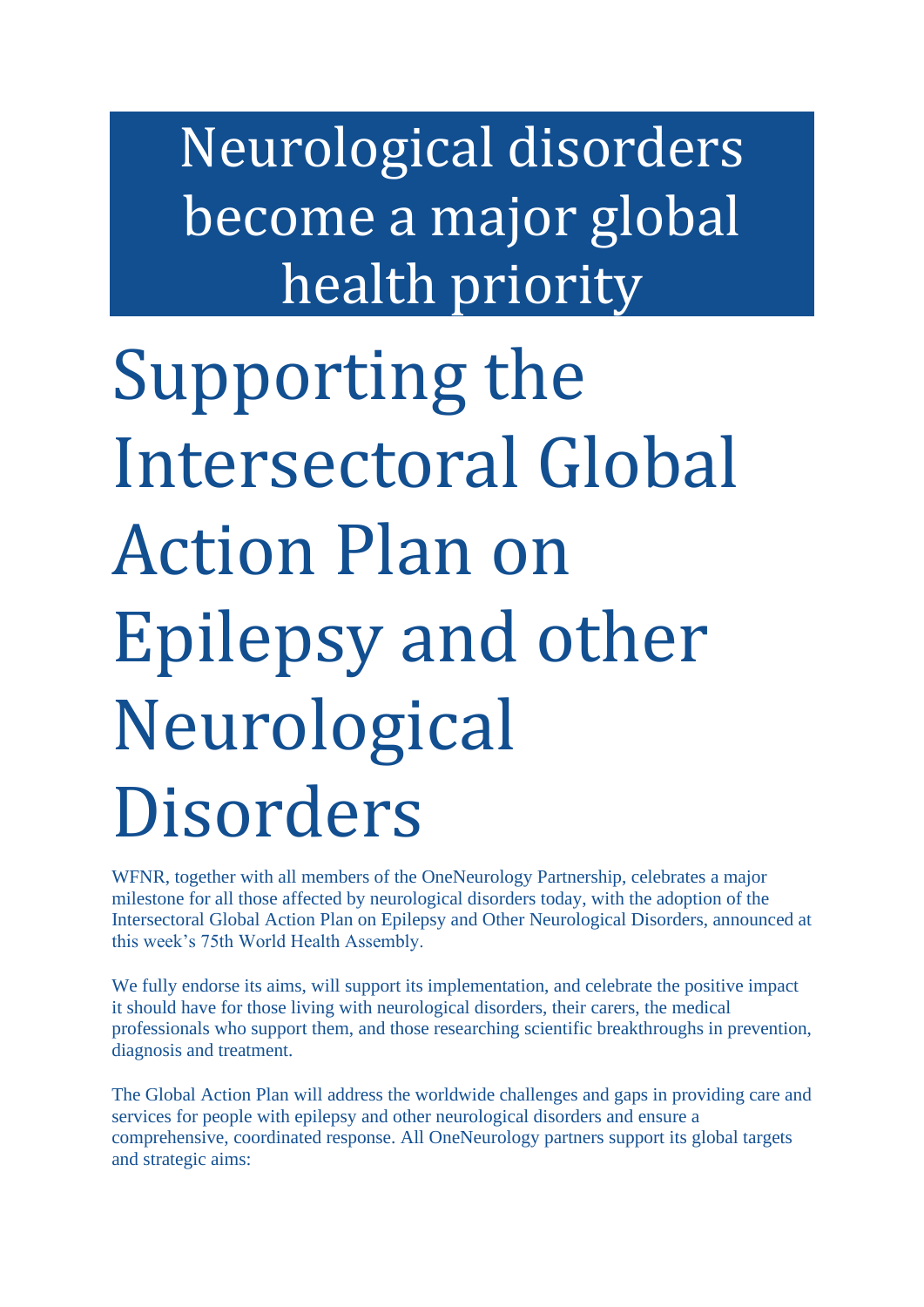- To raise the prioritization of, and strengthen governance for, epilepsy and other neurological disorders.
- To provide effective, timely and responsive diagnosis, treatment, and care for all patients.
- To implement strategies for promotion and prevention of epilepsy and other neurological disorders.
- To foster research and innovation into, and strengthen information systems, for epilepsy and other neurological disorders.
- To strengthen the public health approach to epilepsy.

The Global Action Plan will deal with a wide range of conditions integral to the patient support, advocacy, research and teaching activities of the OneNeurology partner members. It covers all ages, including children and young adults, and addresses palliative care and neurorehabilitation.

As such, the Global Action Plan has the potential to directly benefit the more than 400 diseases that are classed as neurological: improving the public health outcomes for a vast array of conditions of the central and peripheral nervous system connected to the brain.

With 1 in 3 people affected by a neurological disease at some point in their life[1], over the past 30 years the number of deaths due to neurological disorders has increased by almost 40%[2]. Now is the time to act with a coordinated, global response. This is why we celebrate, endorse and support the implementation of a Global Action Plan, which has the potential to provide better health outcomes for people across the world, reflecting the OneNeurology partners' work to advocate for a comprehensive and cross-sectoral approach to neurological disorders globally and regionally.

The neurology community now has a unique opportunity to work together on the Global Action Plan's implementation (something which can only happen if members states are ready to prioritise neurology and provide dedicated resources). With high levels of expertise and significant networks, all OneNeurology partners are ready now to work alongside the World Health Organization, member states, and all stakeholders on this, so that the urgent neurological needs of patients are met.

Signatories,